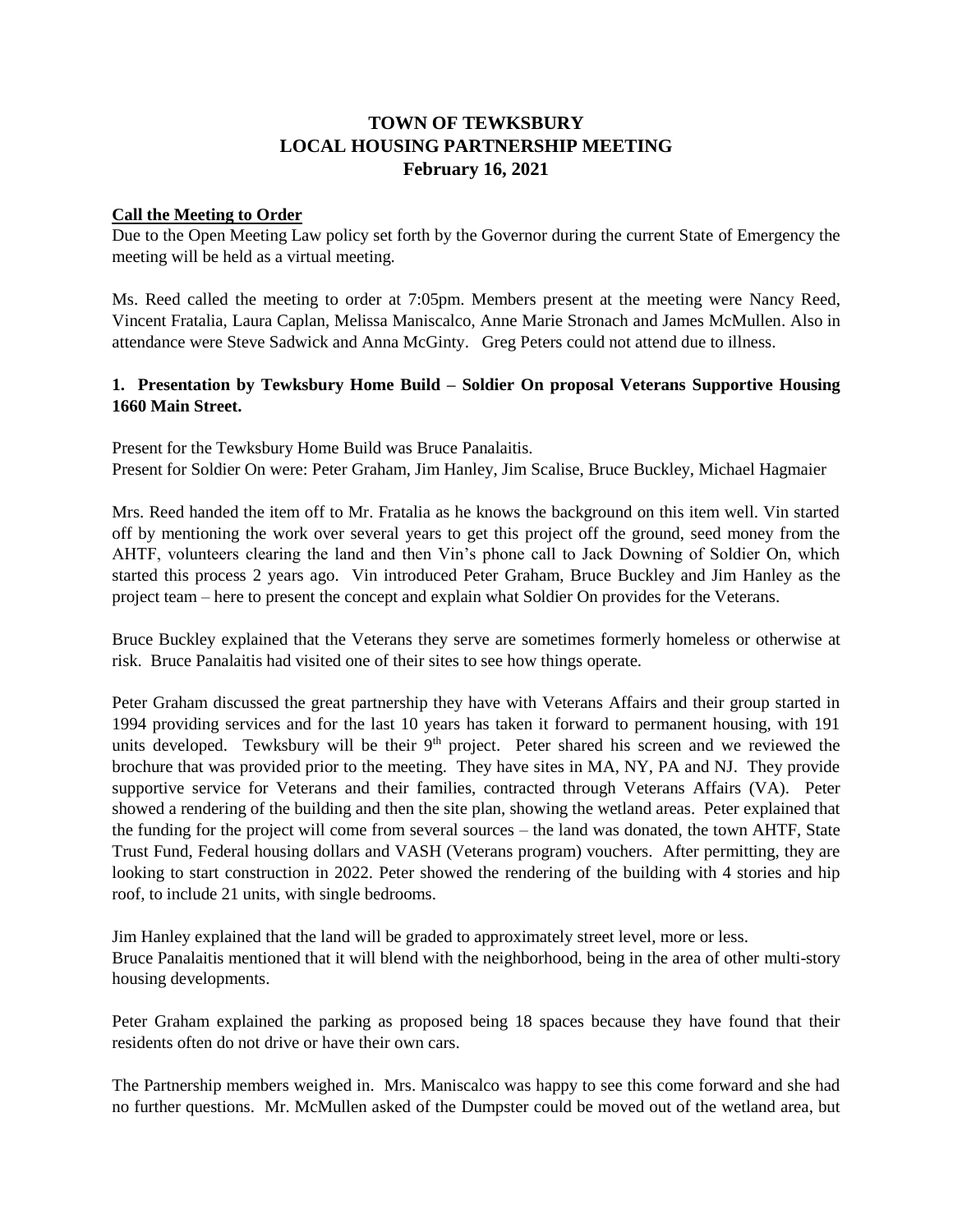otherwise, all set. Mrs. Stronach was excited to see the project come forward. Mrs. Caplan was concerned about the 4 stories being too high for the area and Main Street, as this has become a concern for residents in the town. Mrs. Caplan also asked if the services were going to be on site or off site. Bruce Buckley responded that this depends on the demand and that the providers will live in the area, but not on site. Mr. Fratalia mentioned that this will be 21 Units, and that they will be fully furnished, as an added benefit and for health and safety. He also mentioned that the building will be set back and so the 4 stories will look fine. They will be moving the driveway location.

Mrs. McGinty mentioned that the Planning Board will be reviewing the details, but she wanted to mention the provision for visitor parking spaces. Bruce Buckley and Peter Graham said that they will provide back up for the justification of their number of parking spaces as they move ahead to the Planning Board.

Mr. Sadwick discussed that the details will be worked out with the Planning Board and that he has met with the project team. They need to address sections 8689 #2 regarding dimensional requirements and 9415 regarding parking waivers for the permit process.

Mrs. Reed thanked the team for their thorough presentation and asked if the committee wanted to make a motion to support the concept of this project, with details to be worked out by the permitting boards.

**MOTION**: Mr. McMullen made the motion to support the concept of this project, with details to be worked out by the permitting boards.. It was seconded by Mrs. Caplan and it was voted unanimously by roll call vote. Mrs. Stronach abstained.

We thanked the project team and wished them success.

Mr. Fratalia gave us an update on the South Street Projects. The home currently being worked on will be going to Soldier On, who will be placing a Veteran family at the site.

## **2. Approval of Minutes**

**MOTION:** Mr. Fratalia made a motion to approve the Jan, 14, 2021 meeting minutes. Ms. Maniscalco seconded the motion. Motion unanimously approved based on roll call with Nancy Reed, Vincent Fratalia, Laura Caplan, James McMullen and Melissa Maniscalco voting to approve.

### **3. Discussion about Administrative Assistance.**

Mrs. Reed discussed the agreement with NMCOG that was provided in the packet. This will be done through District Local Technical Assistance – DLTA- program with NMCOG. There are  $2$  parts – 1 being for consideration of a Regional Housing Support for 30 hours of work. #2 is work toward Identifying Housing Sites on town land for 50 hours of work. Both are contracted through the end of 2021 and start immediately. It was mentioned that NMCOG will help us go through town sites and help with the RFP process.

Mrs. Reed mentioned that we need an updated list of town parcels as it appears we did not get a complete list. Mr. Sadwick mentioned that the Open Space Committee is also reviewing the same list for land to be preserved..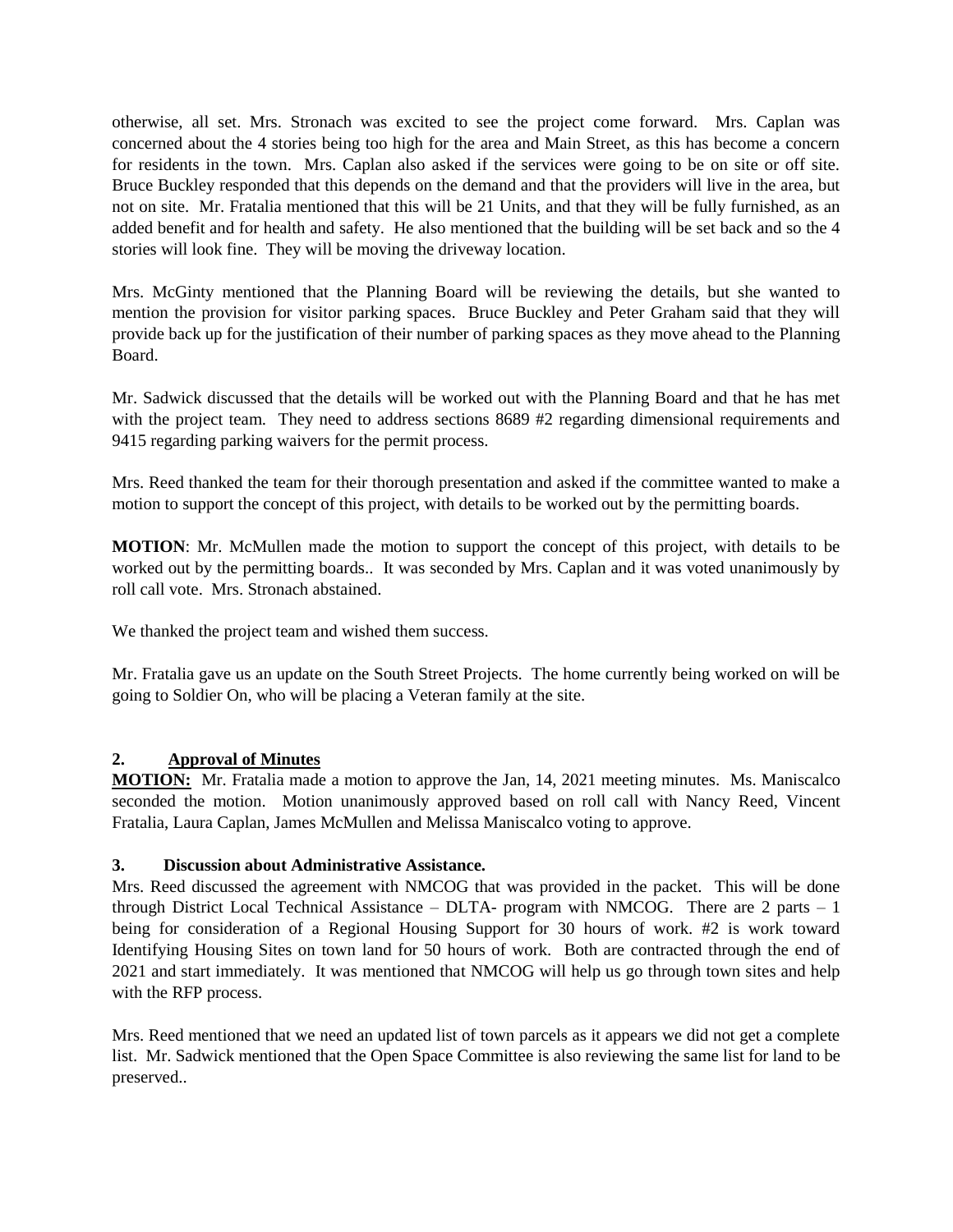Mrs. Stronach mentioned that there is a need for long term planning and asked if NMCOG can assist with this. She mentioned that we need more than just identifying the town owned sites and is the work provided by the NMCOG agreement enough to carry us through and is there a need for something in addition to NMCOG? Mr. Sadwick said that we should continue to look other consultant help and that it is good to have someone focused on the work. Mrs. Stronach asked how we should move forward. Mr. Sadwick said that the Chair and he need to take another look at all the options. This will come ahead on a future agenda.

## **4**. **Trahan School Reuse discussion:**

Mrs. Reed mentioned that this item resurfaced at our last meeting, so she put it back on the agenda. She has had a conversation with the Chairman of the Reuse Committee and he has mentioned that he may open up discussion for other committees, like this one, to have input as to future uses for the site. She reiterated that last year it was discussed here that the site could be both affordable housing and a park area, keeping generally with the current footprint. It was discussed previously that it has come to light that it will cost 2 million dollars to take down the school. Mrs. Reed mentioned that we do have the AHTF that could be used to support this and CPA funds to support a new park area, with the land (6.5 acres) being divided generally in half. The question is – how do we lift a concept from a verbal discussion to something that can be presented? No one had an answer. Mrs. Stronach said that the New Elementary School Building Committee will not be weighing in on the future uses for either school. Mr. McMullen asked if the school can be renovated. Mrs. Reed mentioned that she wanted to do this in the beginning, but it was determined that its less costly to just take it down and rebuild. Mr. Sadwick agreed. Mrs. Caplan discussed that the reuse committee will do a good job on their work, but reiterated that this is great site for affordable housing because of the bus route and other amenities in the area.

### **5. Carter Street Lot discussion:**

Mrs. Reed mentioned that this town owned lot was discovered and it is suitable for affordable housing as single family homes. The draft Town Meeting Article is for up to 3 affordable homes, which will be on 2.5 Acres. Mr. Sadwick mentioned that this is similar to the South Street lot that was about 2.75 Acres, with 3 affordable homes.

**MOTION:** Mr. Fratalia motioned to approve the article for town meeting for the lots on Carter Street as described. Mrs. Maniscalco seconded and all agreed on a roll call vote.

### **6. Other Business:**

Mr. Sadwick mentioned that the Ames Pond Drive, 320 affordable housing unit proposal will be coming before the Board of Selectmen soon and that the Planning Board and the LHP will be invited. They are talking to abutters right now. It will be a 40B permit. Mrs.Stronach asked if we could take a more proactive role as presenting how 40B works. Mrs. Reed suggested that we put together all our housing numbers to see where we are, and also to take a look back over 10 and 20 years to see how much housing came along in those years and try to forecast what the next 10 years might look like. Then we can see where we will stand by adding 320, one way or the other people can be informed. Mr. Sadwick said that he has most of the numbers and once we get the 2020 Census it will be interesting to see if the building dept. numbers line up with the census. One question is how does the census treat In-law suites. We count them as dwelling units.

Mr. Sadwick also mentioned that the Old Police Station site is before the Planning Board right now, 18 units as rentals with 2 or 3 affordable -yet to be resolved due to review of the bylaw. Mrs. Maniscalco is